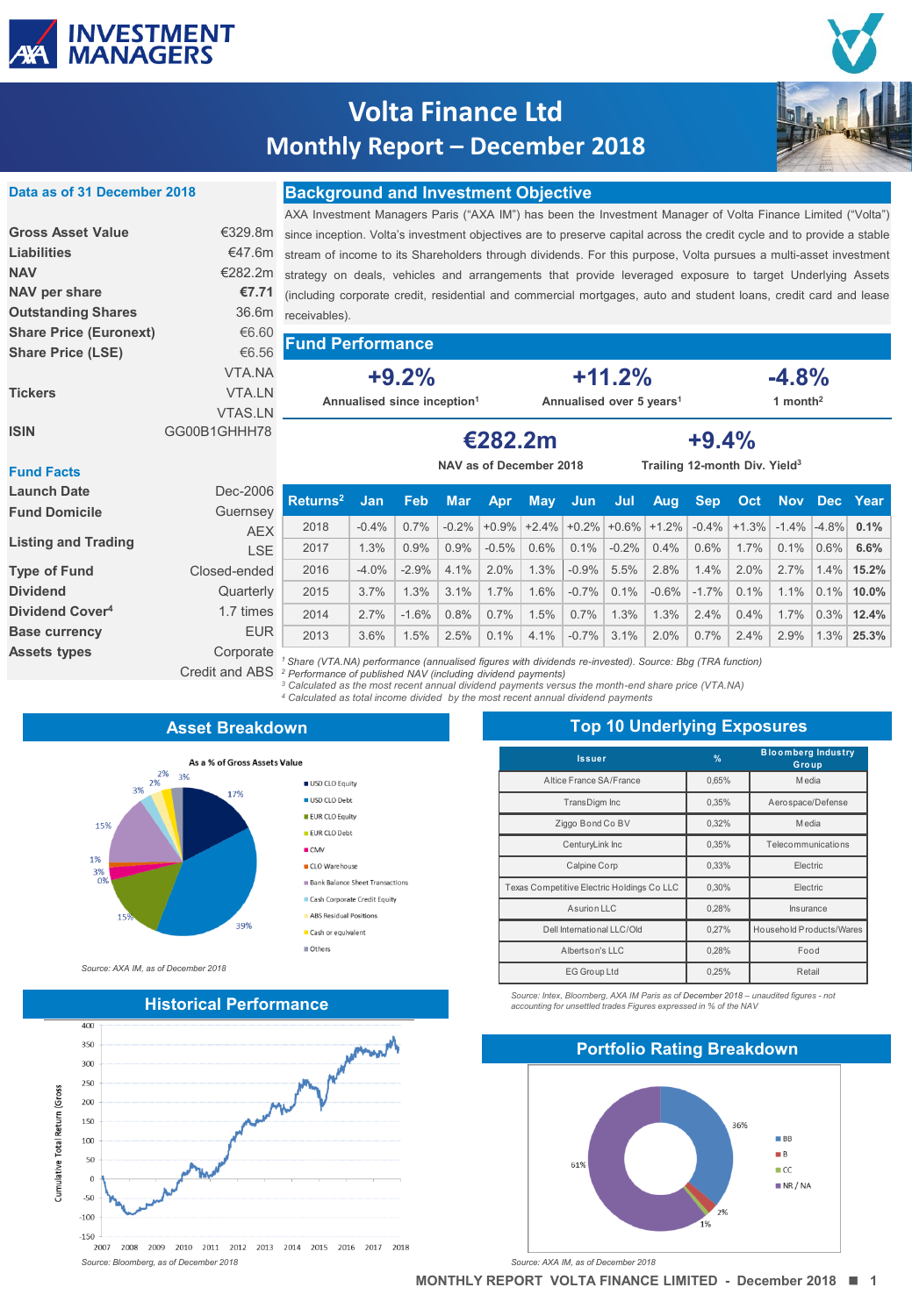



# **Volta Finance Ltd Monthly Report – December 2018**

### **Monthly Commentary**

In December, Volta's NAV\* total return performance was -4.8%, in line with the negative performance of most credit and equity markets in December. The NAV performance for 2018 as a whole was +0.1%, compared with US High Yield (- 2.3% for Ice BofAML index), US loan market (+0.5% S&P/LSTA Index) or broad equity indices (-4.4% for S&P, -11.4% for MSCI Euro).

The negative performance in December mainly reflected price decreases in CLO tranches, both debt and equity tranches. The overall mark-to-market performances of Volta's asset classes in local currencies were: -0.4% for Bank Balance Sheet Transactions; -5.7% for CLO Equity tranches; -5.9% for CLO Debt tranches; -0.3% for Cash Corporate Credit deals; and -0.2% for ABS.

The significant price decline in CLO debt and CLO equity tranches reflected the mark-to-market price declines seen during the month for underlying USD or European loans (respectively -2.9% and -1.0% according to the LSTA index) rather than any change in underlying defaults. As a result of the price declines, the average price of Volta's USD CLO debt bucket was around 91%, a level not seen since the end of July 2016 following the Brexit vote. There is no evidence of any deterioration of the credit quality of underlying positions. Indeed, given the low level of defaults, the subordination of the debt positions is improving through the passage of time. During the first 2 weeks of January the average price of USD CLO BB debt rebounded by 1.5%.

We took the opportunity of the December price declines to purchase more assets, deploying the surplus cash balances previously held. The equivalent of €21.8m was invested (one USD BB CLO, one USD Equity CLO, one bank balance sheet transaction and some contributions to the existing CMV and warehouse). On average and under market standard assumptions, the projected average IRR of all purchases was in the area of 11.6%. We sold the equivalent of €6.7m as well during the month (3 CLO debt positions and one bank balance sheet transaction). As at the end of December 2018, Volta was fully invested, in anticipation of a possible market rebound.

In the US and European loan markets the retail sector is the largest industry contributing to defaults (on a twelve month basis, as at the end of December 2018, LCD measured 1.6% and 0.1% default rates in US and in Europe, far below historical average). Like many market participants, we expect that the retail sector will continue to be a major contributor to loan defaults in 2019. However, Volta's exposure to the retail sector is limited, at only 3.8% of Volta's underlying assets. Generally, the quality of Volta's retail assets is also considered to be higher than the broader market. By way of example, the largest three exposures to retail (0.20% of Volta underlying assets) are Bass Pro, Staples Inc. and Michaels Stores. In all three cases, the loans trade at a higher price than the market average price for retail loans. Volta's largest retail loan trading at significant discount to par (in the area of 80% to par) represent 0.12% of Volta underlying assets, being Douglas Holdings (European retail perfumes/cosmetics).

As noted in last month's report, Volta has a limited exposure to Sterling & the UK (6% of underlying credits are from UK based companies) and so would be unlikely to suffer materially from direct losses in relation with the Brexit (taking into account the 5 to 7.5% drop in GDP that many economist, including the BoE, expect from the most adverse scenario around Brexit).

#### **Portfolio Composition by Asset Type**

| Market Value (€m)          |       | Breakdown (% GAV)                               | 4%         |       |  |  |
|----------------------------|-------|-------------------------------------------------|------------|-------|--|--|
|                            |       | USD CLO Equity                                  | 17.4%      | 3%    |  |  |
|                            |       | USD CLO Debt                                    | 38,5%      |       |  |  |
|                            |       | EUR CLO Equity                                  | 15,1%      | 2%    |  |  |
| $\alpha$ o                 | 247,1 | EUR CLO Debt                                    | 0.0%       | 1%    |  |  |
|                            |       | <b>CMV</b>                                      | 2,8%       | 0%    |  |  |
|                            |       | CLO Warehouse                                   | 1,2%       |       |  |  |
|                            | 50.8  | Synthetic Corporate Credit Equity               | 0.0%       | $-1%$ |  |  |
| Synthetic Corporate Credit |       | <b>Bank Balance Sheet Transactions</b><br>15,4% |            | $-2%$ |  |  |
| Cash Corporate Credit      | 8.3   | Cash Corporate Credit Equity                    | 2.5%       |       |  |  |
|                            |       | Cash Corporate Credit Debt                      | 0.0%       | $-3%$ |  |  |
| ABS                        | 16.9  | <b>ABS Residual Positions</b>                   | 2,5%       | $-4%$ |  |  |
|                            |       | ABS Debt                                        | 2,6%       |       |  |  |
| Cash or equivalent         | 6.7   | Cash or equivalent                              | 2,0%       |       |  |  |
| GAV                        | 329,8 |                                                 |            |       |  |  |
| Liability                  |       | (43,8) Debt from Repurchase Agreement           | $(13,3)\%$ |       |  |  |
| Fees due                   |       | (3,9) Fees due to Investment Manager            | $(1,2)\%$  |       |  |  |
| <b>Estimated NAV</b>       |       | 282,2 Per Share                                 | 7,71       |       |  |  |

 In December, Volta generated the equivalent of €1.6m in interest and coupons net of repo costs (non-Euro amounts translated into Euro using end-of-month cross currency rates). This brings the total cash amount generated during the last six months in terms of interests and coupons to €19.7m.

As at the end of December 2018, Volta's NAV was €282.2m or €7.71 per share. The GAV stood at €329.8m.

On 11th December 2018, the Board of Volta announced that it considered the company's shares to qualify as an "excluded security" under the Financial Conduct Authority's rules regarding distribution of non-mainstream pooled investments (NMPI) noting, nonetheless that financial advisers should seek their own advice on the matter.

*\*It should be noted that approximately 11.3% of Volta's GAV comprises investments for which* the relevant NAVs as at the month-end date are normally available only after Volta's NAV has<br>already been published. Volta's policy is to publish its own NAV on as timely a basis as possible<br>in order to provide shareho Consequently, such investments are valued using the most recently available NAV for each<br>fund or quoted price for such subordinated note. The most recently available fund NAV or *quoted price was for 7.2% as at 30 November 2018 and for 4.1% as at 28 September 2018. \*\* "Mark-to-market variation" is calculated as the Dietz-performance of the assets in each bucket, taking into account the Mark-to-Market of the assets at month-end, payments received from the assets over the period, and ignoring changes in cross currency rates. Nevertheless, some residual currency effects could impact the aggregate value of the portfolio when aggregating each bucket.*



**Currency and Geography exposures (%)**

*Source: AXA IM, as of December 2018 (% of NAV for ccy / % of GAV for geography)* 



**Last Eighteen Months Performance Attribution**

*Source: AXA IM, as of December 2018*